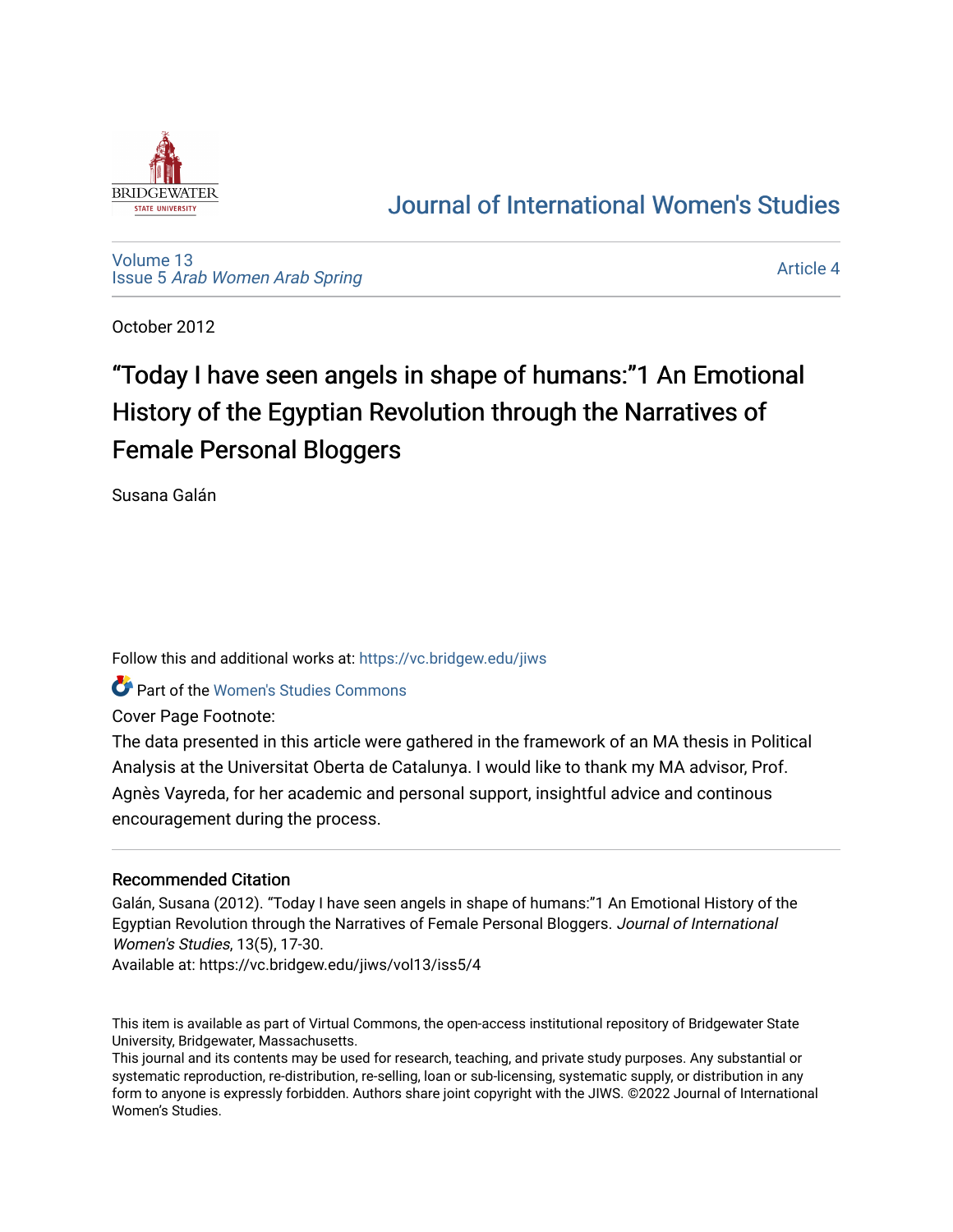# "Today I have seen angels in shape of humans:"1 An Emotional History of the Egyptian Revolution through the Narratives of Female Personal Bloggers

# Cover Page Footnote

The data presented in this article were gathered in the framework of an MA thesis in Political Analysis at the Universitat Oberta de Catalunya. I would like to thank my MA advisor, Prof. Agnès Vayreda, for her academic and personal support, insightful advice and continous encouragement during the process.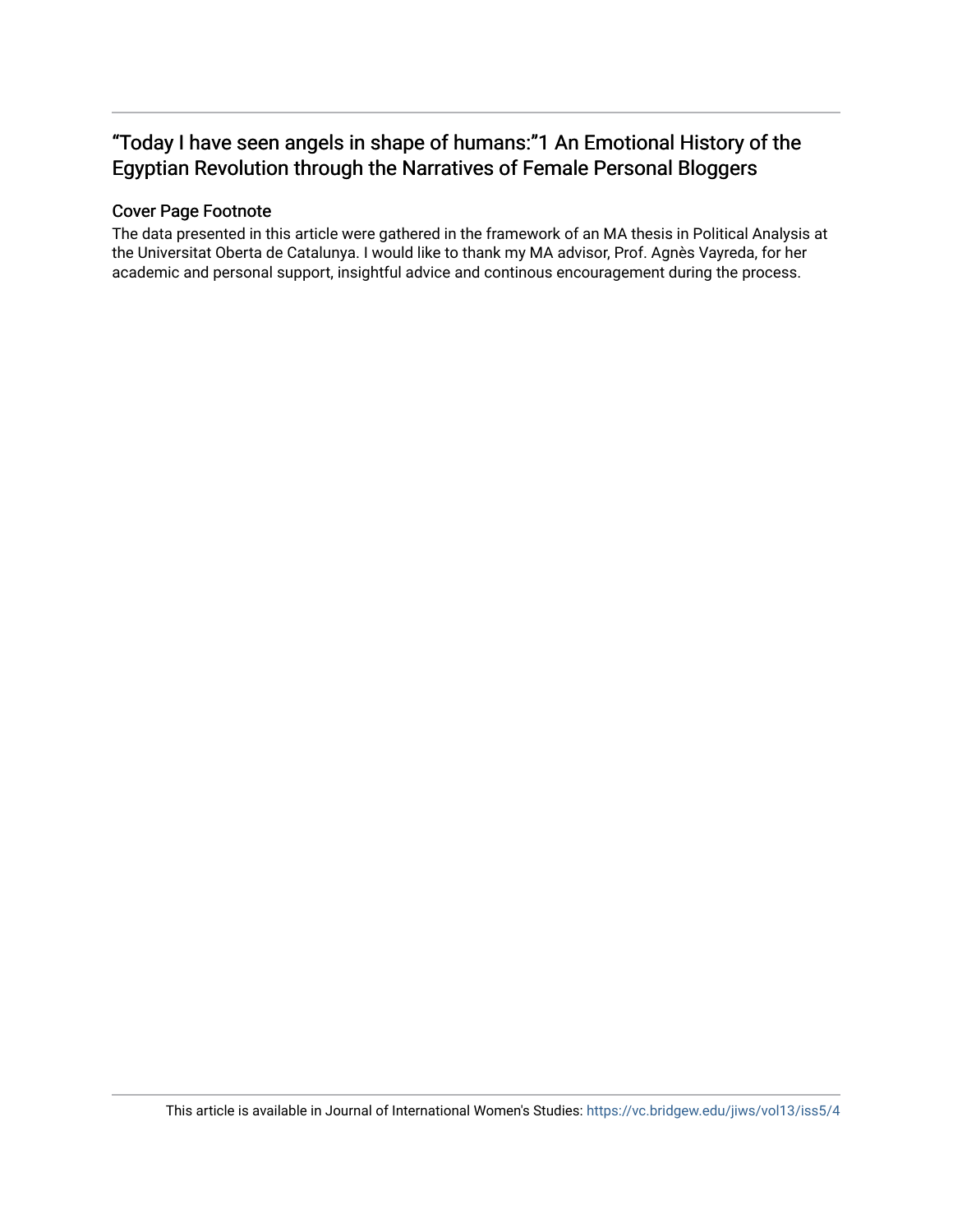This journal and its contents may be used for research, teaching and private study purposes. Any substantial or This journal and its condition. The Egyptian Secret in Secret in September 2013, Narratives Any substantial or<br>systematic reproduction, He-Bistribution, Pe-selling, Voah Di Sub-Intensity, tsystematic supply of distribution to anyone is expressly forbidden. ©2012 Journal of International Women's Studies.

# **"Today I have seen angels in shape of humans:"<sup>1</sup> An Emotional History of the Egyptian Revolution through the Narratives of Female Personal Bloggers**

# By Susana Galán<sup>2</sup>

#### **Abstract**

This article examines the intertwinings between emotion and political protest in the 2011 Egyptian revolution through the narratives of Egyptian female personal bloggers. Drawing from scholarship in the *emotional turn* of social movement theory and using Deborah Gould's concept of *emotional habitus,* it aims at describing the dominant social moods at different moments of the revolutionary process, in order to address how these emotions fostered or, on the contrary, inhibited protest for social change. For this purpose, the article considers personal blogs as a modified form of Lauren Berlant's *intimate publics,*  alternative spaces through which affect circulates and a shared understanding of reality is constructed.

Through qualitative content analysis of 11 personal blogs written by Egyptian women, the article tracks the different *emotional habitus* through their narratives. It will shed light on how a pre-revolutionary mood of frustration and resignation gave way, after the revelation of Khaled Said's murder by the police and the success of the Tunisian revolution, to an *emotional habitus* characterized by hope that opened a political horizon of change and culminated in Mubarak's resignation after 18 days of protest. Once the regime was toppled, however, the personal discourses published in the selected blogs testify to how the economic difficulties and the political instability of the reconstruction time contributed to modify the euphoric mood of the uprisings and turn it into an affective state of frustration and disappointment.

*Keywords:* Personal blogs, emotions, Egypt, women, revolution, qualitative content analysis

#### **Acknowledgement**

The data presented in this article were gathered in the framework of an MA thesis in Political Analysis at the Universitat Oberta de Catalunya. I would like to thank my MA advisor, Prof. Agnès Vayreda, for her academic and personal support, insightful advice and continous encouragement during the process.

#### **Introduction**

-

The 2011 Egyptian revolution can be explained in many different ways, but even the most systematic account of events will fail to convey the emotional intensities of that time and its affective impact on its participants: the dreams and aspirations, the hope, the pain, the confusion and the disappointment. Although emotions have been traditionally banished from political analysis, I follow Gould in considering that feelings and emotions are central to politics, "providing stimuli and blockages to political activism" (2009, 3).

 In a revolution that will go down in history for the participation of women in the uprisings and the role played by social media, I want to focus on the narratives written by anonymous Egyptian female personal bloggers in order to learn, through their own words,

<sup>1</sup> This quote belongs to a post written by *Insomniac* after a visit to Tahrir Square on February 3, 2011.

<sup>2</sup> Susana Galan, is Ph.D. candidate in Women's and Gender Studies at Rutgers University. The data presented in this article were gathered in the framework of an MA thesis in Political Analysis at the Universitat Oberta de Catalunya. The author would like to thank her MA adviser Professor Agnes Vayreda for her academic and personal support, insightful advice and continuous encouragement during the process..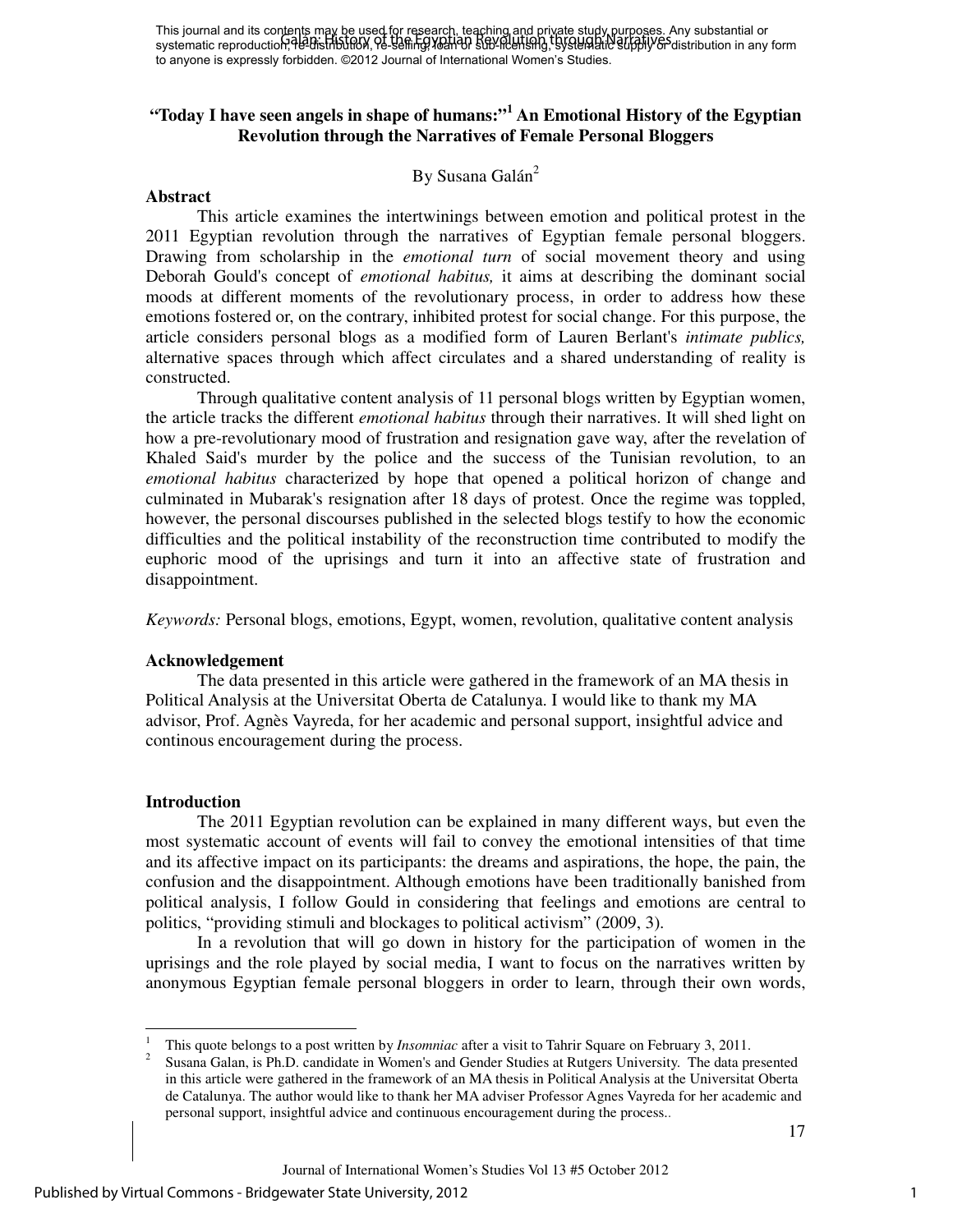how they lived the revolution and participated in the protests.<sup>3</sup> It is my contention that personal blogs –in their double configuration as safe spaces for self-expression and sites for online social interaction– are privileged channels for the transmission of all kind of messages, also political ones. Yet, unlike more politically oriented forms of online communication, in personal blogs emotions are embedded in the narration of events.

 Drawing on social movement theory from the *emotional turn* and considering personal blogs as examples of Lauren Berlant's *intimate publics* (2011)*,* I aim at piecing together the "constellations of affects, feelings, and emotions" (Gould 2009, 10) that circulated in the blogosphere around the revolutionary days. Through qualitative content analysis of the posts published in 11 personal blogs before the revolution and since the beginning of the protests until March 31, 2011, I want to reconstruct a collective affective chronicle of the Egyptian revolution made of the ordinary narrations of an extraordinary time.

# **The Centrality of Emotions in Protests**

The *emotional turn* that irrupted in the study of social movements in the late 1990s is based on the premise that emotions are key for activism, since they "accompany all social action, providing both motivation and goals" (Jasper 1998, 397). Following Jasper's consideration of emotions as "culturally constructed" rather than "automatic somatic responses" (1998, 399), Gould has developed the concept of *emotional habitus,* understood as the "socially constituted, prevailing ways of feeling and emoting, as well as the embodied, axiomatic understandings and norms about feelings and their expression" (2009, 10). Drawing on Bourdieu's *habitus,* Gould aims at capturing a group's "collective and only partly conscious emotional dispositions" which, through a generation of shared understandings about what and how to feel, work as a way of "generating and foreclosing political horizons" (2009, 32), encouraging activism or, on the contrary, dissuading it.

 As Gould notes, while an established *emotional habitus* tends to reproduce the *status quo* (through satisfaction with a given situation or fear of change); a "strong affective state" can disrupt this stability by: "puncturing the dominant emotional habitus with its prevailing attitudes, norms, and ways of feeling and emoting, and inaugurat[ing] a new constellation of feelings, emotions, and emotional postures" (2009, 39), thereby eventually fostering protest and the creation of a social movement.

 An example of a *strong affective state* that can trigger activism is, for Jasper, a *moral shock,* which occurs "when an unexpected event or piece of information raises such a sense of outrage in a person that she becomes inclined toward political action" (1998, 409). However, proclivity does not mean inevitability: the "emotions that spur action" are according to Jasper (1998, 399) the result of "both preexisting affects and shorter term emotional responses to events, discoveries and decisions" (Jasper 1998, 405). These *preexisting affects* (hatred, love, loyalty, suspicion, trust) can channel the emotions fueled by the shock into at least two directions: grief and resignation versus outrage and indignation (Jasper 1998, 409).

 While this *channeling* takes place spontaneously at the individual level, social movements, through frame alignment, can also shape it by "achieving a common definition of a social problem and a common prescription for solving it" (Jasper 1998, 413). In this sense, social movements are for Gould "sites of collective world-making," in which "the ongoing interactions of participants continually produce sentiments, ideas, values, and practices that manifest and encourage new modes of being" (2009, 178). Building on this, I

<sup>-</sup><sup>3</sup> By "anonymous" I mean that, unlike cyberactivists like Asmaa Mahfouz, Gigi Ibrahim or Esraa Abdel Fatah, these bloggers are not recognized figures of the revolution nor do they self-identify as activists. I don't mean, however, that they necessarily write under a pseudonym, although some do.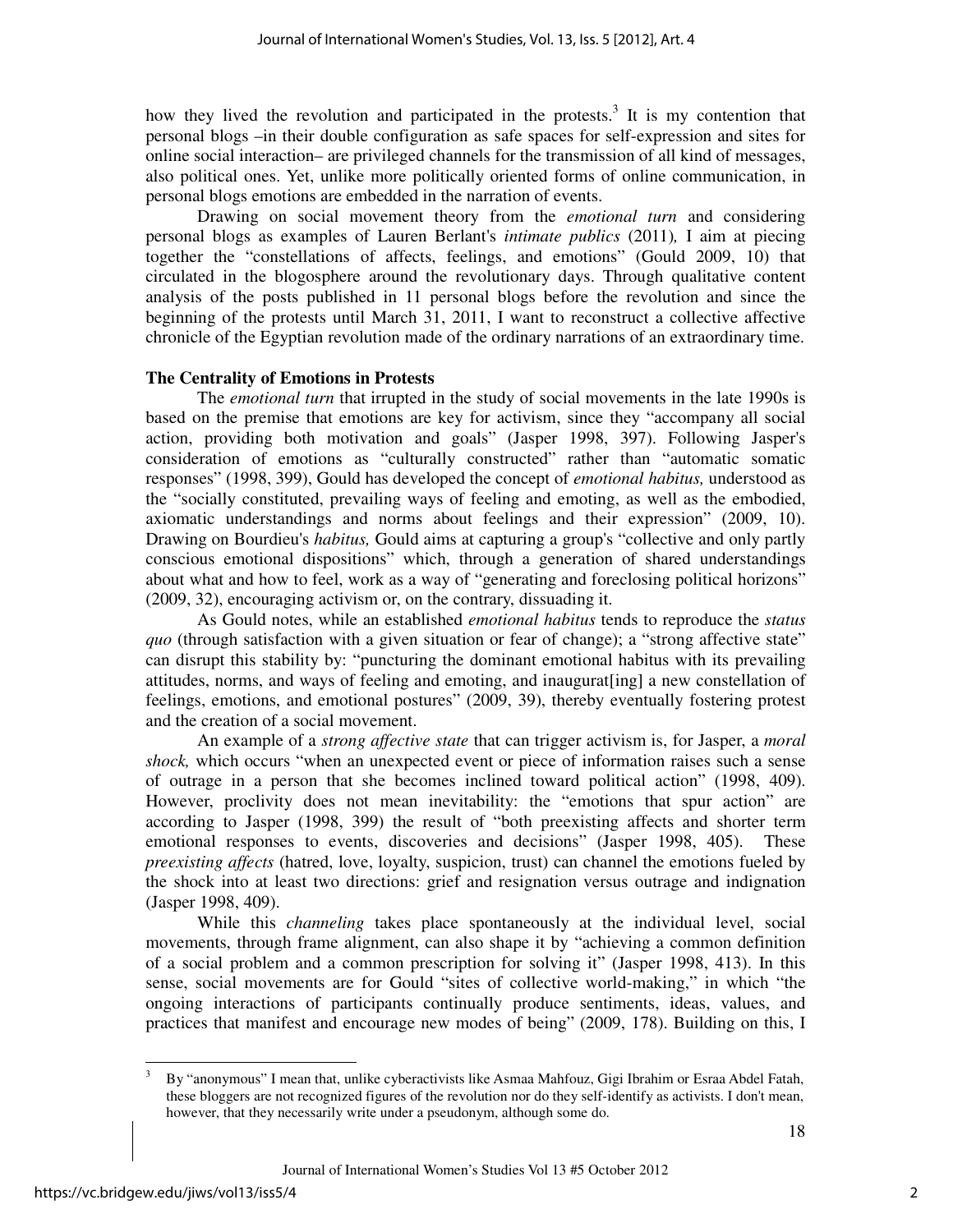argue that personal blogs perform a similar function, albeit in a virtual environment. It is therefore through the sharing of online narratives in the blogosphere that an *emotional habitus* emerges –shaping "one's affects, effectively altering one's feeling experience" (Gould 2009, 37)–, is sustained, and eventually challenged.

#### **'Intimate publics' in the Egyptian blogosphere**

Since the 1990s, Habermas' (1962) concept of *public sphere* has been challenged by feminist scholars like Nancy Fraser, who coined the term *subaltern counterpublics* to denote the "parallel discursive arenas where members of subordinated social groups invent and circulate counterdiscourses, which in turn permit them to formulate oppositional interpretations of their identities, interests, and needs" (1990, 67). With the advent of the Internet, and the emergence of a new virtual space –the cyberspace– that blurs the boundaries between public and private sphere, alternative discursive arenas proliferate in the online sphere.

 Despite the usefulness of the notion of *subaltern counterpublics* for the analysis of blogs, Fraser's term does not capture the emotional intensities that circulate within the personal blogosphere. It is for this reason that I consider personal blogs as a form of Berlant's *intimate publics* (2008): a "porous, affective scene of identification among strangers that promises a certain experience of belonging and provides a complex of consolation, confirmation, discipline and discussion about how to live as an *x"* (Berlant 2008, viii). Particularly, I am interested in Berlant's articulation of the concept in her conversation with Jay Prosser (2011), where *intimate publics*, akin to Foucault's *heterotopias,* are understood as "counterconventional" spaces, "laboratories for imagining and cobbling together alternative construals about how life has appeared and how legitimately it could be better shaped" (Berlant and Prosser 2011, 181). That way, I argue, Berlant's notion approaches Fraser's *subaltern counterpublics* while emphasizing the "affective registers of collective life that keep people loosely knotted together" (Berlant and Prosser 2011, 183).

 The relation between affective networks and political mobilization is for Berlant (in dialogue with Prosser) ambivalent, as she recognizes that *intimate publics* "usually flourish to one side of politics, referring to historical subordinations without mobilizing a fundamental activism" (Berlant and Prosser 2011, 184). However, Berlant nevertheless suggests that "in times of crisis" these publics can "redirect their attention to transforming the terms of the political, converting the collective insider knowledge about injustice to political labor-power in struggle against the dominant terms" (idem).

 This politicization process is for me even more apparent in personal blogs where, unlike in the cultural products for women studied by Berlant, narratives "circulate according to *network* rather than *broadcast* theories of transmission" (Morrison 2011, 37). Instead of passive receivers, bloggers are producers of texts as well as frequent commenters of other blogs within the community. These modified *intimate publics,* based on interaction and the development of a sense of collectivity, facilitate the articulation of political messages that can foster activism.

#### **Young Egyptian women blogging to let off steam**

For the selection of blogs, I have reviewed more than 50 Egyptian blogs (located through blog aggregators and other blog's blogrolls), discarding those that were either not personal, not written by a woman individually or not updated. Following Hossam Ismail (2007) I define personal blogs broadly as:

 a window to express freely personal points of view, sharing private experiences, criticizing social values, culture, economic laws, social behaviors, and political

19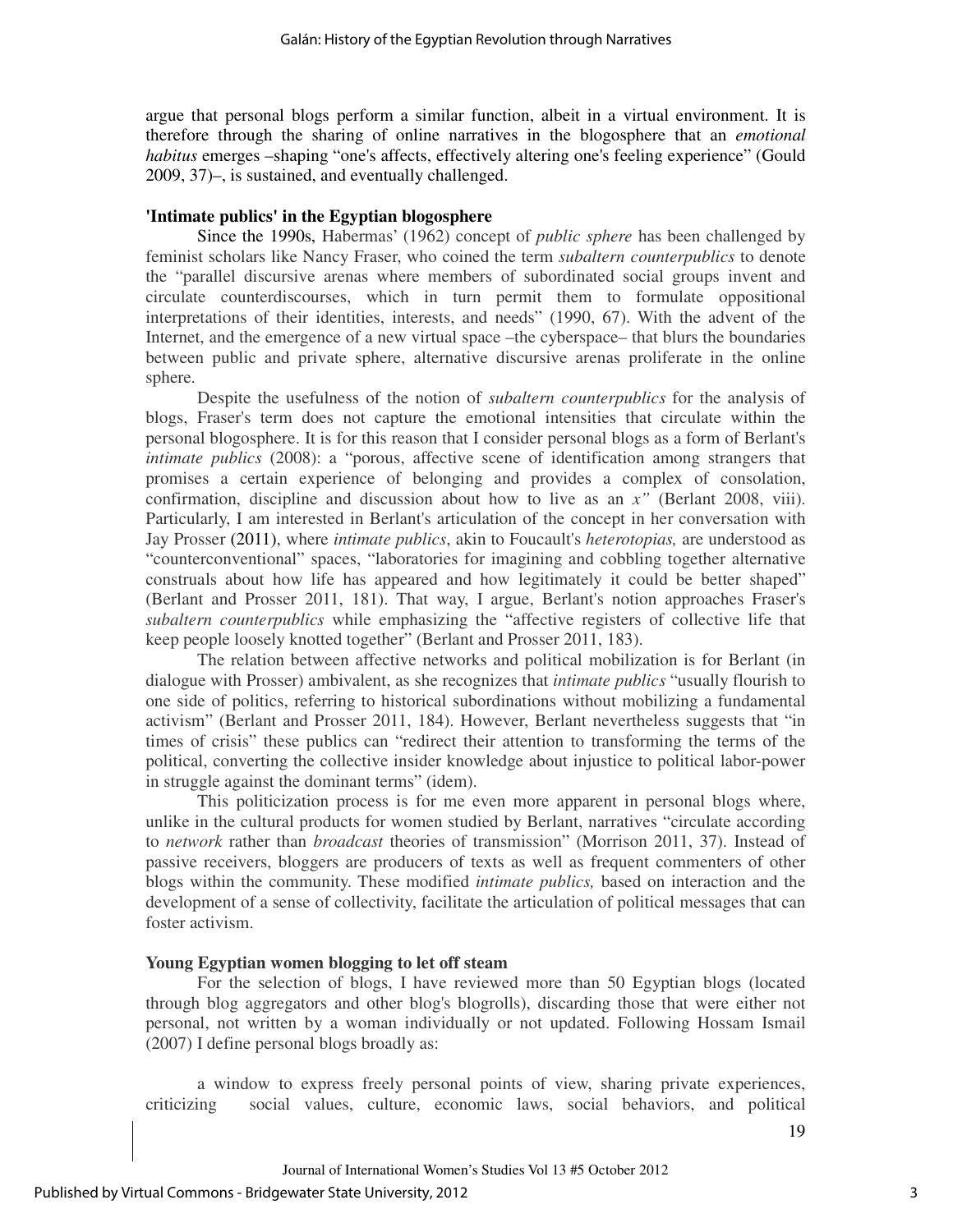restrictions among others; delivering new thoughts, personal literature, poetry, novels; searching for new knowledge, promoting explorations, analyzing social concepts, sharing travel experiences, etc. (3).

I have then reduced the selection to 11 blogs that extensively addressed the revolutionary events and whose authors gave me consent to quote them (see the list of links at the end of the article).<sup>4</sup> The resulting blogs are, according to the authors' self-description, written by young women in their late twenties and early thirties, students and young professionals (as engineers, teacher assistants, market researchers, computer specialists, NGO researchers or architects), most of them single, but also divorced and a mother of two.

 Regarding their blogs, bloggers describe them as spaces: "of a very personal nature" (*Nermeena*), "my comfort zone, where i can write what i feel with no fears at all of being judged" (*Ze2red*), a place to "throw my rambling thoughts" (*Mayada*) and to "get things out of my system" (*Insomniac, Nermeena)* or, as *Ze2red* eloquently puts it, "my number one tool to let all my feelings out in the open away from my tiny little brain, so it won't explode." For others, like *Sina* and *Deppy,* blogging is a sort of therapy. While *Sina* considers writing "the only form of human communication that I am actually good at," *Deppy* reportedly blogs "to put my mind on ease, to get rid of my rivers of thoughts, to express my emotions." The 11 selected blogs have been started between 1999 (*Rou* has the oldest entry) and 2011 (*Ghada*'s blog is the more recent) and all of them are still active.

#### **The 'emotional habitus' Before the Revolution: Between Frustration and Resignation**

A cursory look at the posts published before the revolution in the selected personal blogs hints at a generalized mood of depression among bloggers. It is not uncommon to find references to the ills of Egypt, materialized in the "bald-faced youth standing on the corners of the street waiting for any passing female to sexually harass her … the street children … the burned hospitals, the crashed trains, the drowned carriers, and the corruption everywhere" (*Rou,* 4/26/06). Suffering from a stifling situation, bloggers persuasively expressed their frustration, their lack of hope, their distrust and their helplessness. A sense of "indifference or estrangement" (*Nermeena,* 4/4/06) towards the country was often evoked (*Deppy* and *Insomniac* mentioned feeling "like aliens" on 12/6/09 and 12/28/10, respectively), while expressions of patriotism –like those following Egypt's victory in the 2010 Africa Cup– were bitterly criticized:

In this country people die of hunger, they die of torture, they simply die because they don't have half the basic humane standards of living and medical attention … There is corruption in our daily lives … But not today … One goal, and one championship made us winners… Happy celebrating Egyptians everywhere, enjoy and savor the moment, for you will desperately need it on so many horrible days to come (*Insomniac,* 1/31/10).

Paradoxically, however, blame was not unequivocally focused on the government but diffused in society. In many posts, Egyptians themselves were held responsible for the deteriorating situation, if not through their behavior (like bad driving, sexual harassment or aggressiveness), then for their lack of motivation for change. As *Sina* noted, "every breath we

-

<sup>4</sup> I agree with Rutter and Smith that online narratives that are publicly accessible in the Internet are not necessary public –and therefore available for their use in research without consent. As they note, "those involved have a recognition that their words and actions are viewable by others but this does not mean that everything that goes on in the groups is essentially public discourse and as such ethically available to the online researcher" (2005, 90). Moreover, since blogs are indexed and their content can be easily googled, researchers cannot guarantee the blogger's anonymity using a pseudonym.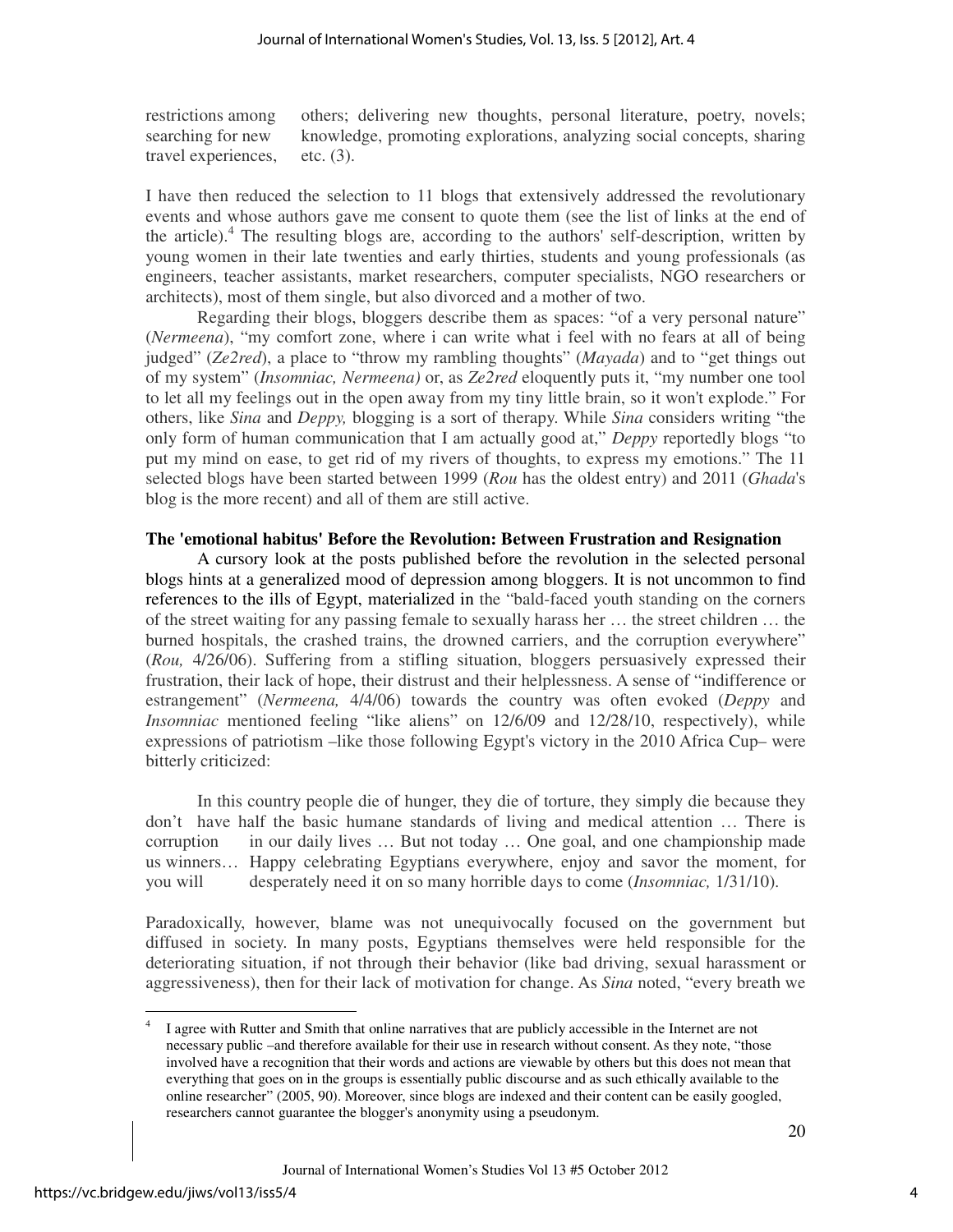take, we waste it on talking, rather than doing something about it. We can not blame one person or one organization for this … but we can blame ourselves" (7/15/06). This resulted in an *emotional habitus* characterized by depression and resignation, two moods that, according to Jasper, "discourage protest by dampening hopes for change" (1998, 406). In a context where "the air in Egypt smells of frustration" (*Wild,* 5/28/10)*,* emigration often seemed the only way out:

Our country is turning into a suffocating monster, forcing everybody to leave.. Exactly like the house of the family when you live there more than expected. However you have mixed feelings towards both – you love, and sometimes curse- and more importantly you call both "home" though you ask yourself "for how long one can bear it?" (*Lasto Adri,*  8/13/10).

Yet, bloggers also rebelled against this mood, criticizing "that everybody thinks we should get used to all the bad things" and wondering "if we all do that, then when will change happen???" (*Ze2red,* 1/11/11).

 Within this situation of immobilism, the murder of Khaled Said by the police in June 2010 provoked a *moral shock* that shattered the existing affective state.<sup>5</sup> For *Mayada,* Said's death was "just SHOCKING!," unleashing in her not only grief ("my heart falls to pieces") but also rage ("I want to tear those monsters to pieces!," 6/14/10). Following Said's case, other instances of police torture and abuse –until then only denounced in political blogs– started to appear in personal blogs, with bloggers like *Wild* boldly denouncing the "mad cruelty, insane brutality Egyptian police are exceptionally capable of" (11/14/10). The popular indignation reached the streets, leading to demonstrations of "mostly non-activists" showing the "spirit of discontent rising in Egypt" (*Wild,* 6/27/10). While the protests didn't have an immediate effect, in retrospect *Wild* pointed at this factor as key in leading to the revolution: "if Khaled Said hadn't been killed, and his horrific postmortem photos hadn't been published, who knows, maybe this revolution wouldn't be happening" (2/5/11). Following Jasper, the shock produced by Said's murder fueled anger, which was "channeled" through its coverage in social media into outrage. Building on emotions, bloggers identified a culprit – the police, and the government as its last responsable– who was "to blame for what [was] wrong" (1998, 410).

 Amid a climate of growing popular discontent towards the government (exacerbated by political corruption and a deteriorating economic situation), an unexpected external event radically transformed the *emotional habitus:* On January 14, 2011, the Tunisian revolution succeeded on toppling the Ben Ali regime. A day later, *Wild* opened her post with a "VIVAAAAAA LA REVOLUCIOOOON!" and a selection of tweets from the "brilliant Tunisian revolution" (1/15/11). The mood shift is best illustrated by *Lasto Adri*'s post "2011 and Hope" (1/14/11):

I have NEVER been that excited! … Nothing in my life made me that happy! I never stood between people to ask everyone I saw "Did you know what happened today in Tunisia?" … Some neighbor nation did it: Despite oppression. Despite power, corruption and misfortunes. A nation said it out and loud "Enough is enough. We need change." And they did it!

<sup>-&</sup>lt;br>5 Khaled Said was purportedly murdered because he uploaded a video in YouTube where two policemen appeared sharing the spoils of a drug bust. Following the release of Said's postmortem pictures on the Internet, activist and Google executive Wael Ghonim created the memorial page "We are all Khaled Said" in Facebook.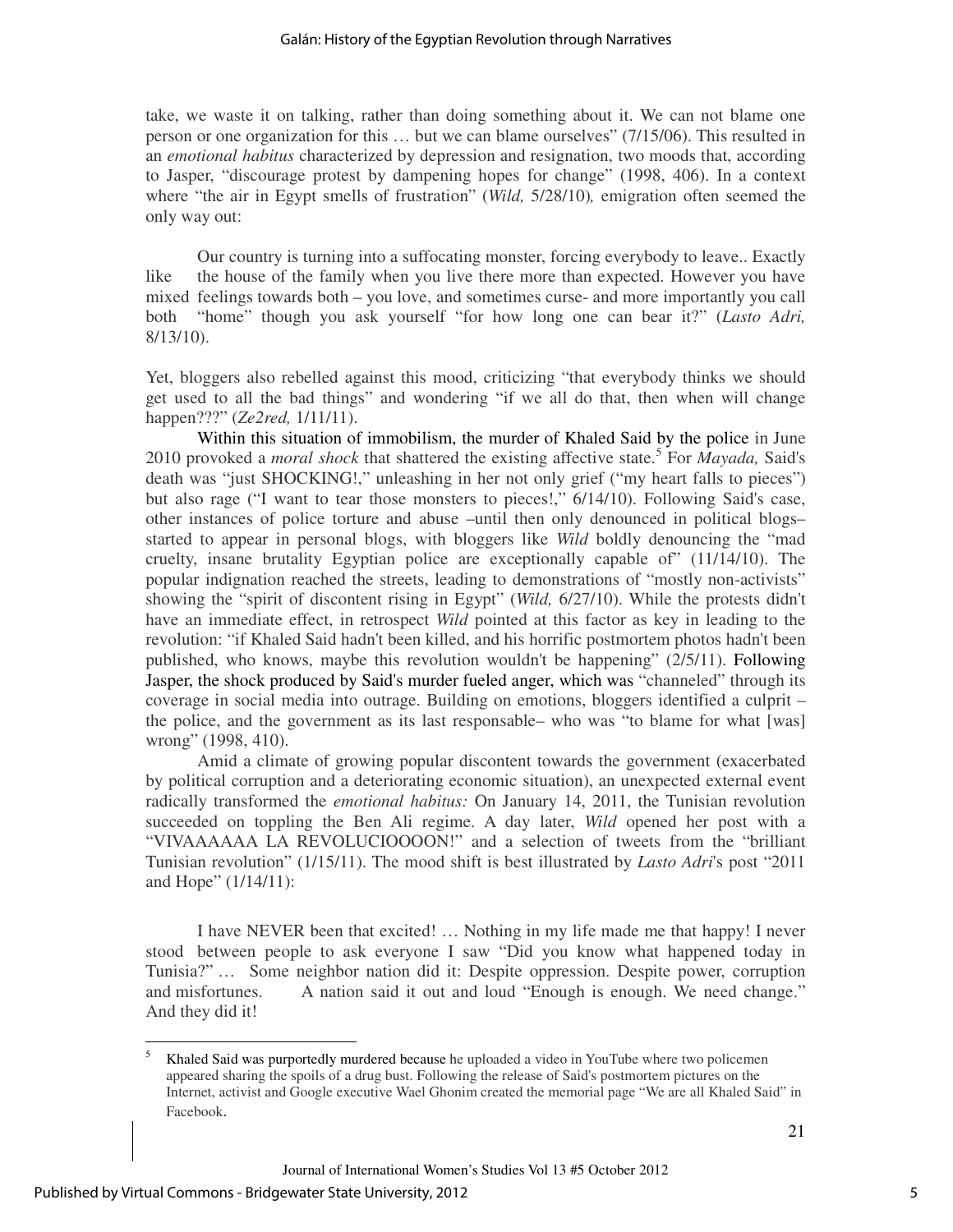The Tunisian case, using Jasper's model, represents an example of *cognitive liberation,* which causes action "more through its emotional impact than its cognitive message" (1998, 416). Similar to the Bolshevik revolution in relation to the socialist movements in Western Europe, the *Jasmine Revolution* "inspired mobilization, not as an objective or as a cognitive indicator of the odds of success, but as … a symbolic reminder of a joyful utopian future" (idem). As *Wild* noted, "the Egyptians saw a live and practical example of how to get rid of dictatorship … Now was the time to emulate them and let the domino effect work" (2/5/11).

# **Hope, Joy, Fear and Pride: Turmoil of emotions at the Beginning of the Revolution**

The uprisings started on January 25, 2011, the date set by the "We are all Khaled Said" Facebook group for the celebration of a Day of Rage.<sup>6</sup> On that day, thousands of protesters gathered in Egypt's major cities, from Cairo to Suez and Alexandria, to protest against poverty, unemployment, corruption and police brutality on the occasion of the National Police Day. Attempting to silence the revolt, President Hosni Mubarak forced a communication blackout between January 27 and February 2. This measure, instead of diluting the uprisings, further stirred up outrage, as *Sina* noted: "tomorrow, people are planning to go out in the streets after prayers and blocking all the social media and communication channels will result in more people in the streets" (1/27/11). Using her blog as a loudspeaker with global reach, *Mayada* accused the regime of attempting to "kill and slaughter us as they wish with no witness to their crimes," asking her readers to "spread the news" and "help us make more pressure" (1/27/11). Before the service was disrupted, those bloggers who were in the protests managed to inform about the dramatic events:

Within minutes another group was chanting outside the cordon and the police closed the street to cars and pedestrians. They started to abduct people from the other protest, with the help of thugs. It was awful ... We could only scream, cry, or watch in horror (*Wild,* 1/27/11).

The period between the re-establishment of the Internet on February 2 and Mubarak's resignation on February 11 is one of the most intense in the personal blogosphere. As the Internet was back, bloggers poured out in their posts all the repressed emotions accumulated in the days of forced silence. Expressions of joy were generalized, a mood graphically conveyed by *Mayada:* 

I feel that only now I can breathe. Before this, the whole repressive regime was sitting on my chest. Imagine when Mubarak, the ministers, parliament and all the security authorities are sitting on my chest! I was barely breathing... just a tiny whiff of air that kept me living. But now, I can fill my lungs with air..  $(7/2/11)$ .

The tension between the urge to narrate the events and the impossibility of capturing the

The call for the January 25 protests appeared first as an event in Facebook on January 14. The announcement spread rapidly through social media and online networks. In YouTube, a video posted by activist Asmaa Mahfouz encouraging Egyptians to join the protests played an important role in sparking the participation (see http://www.youtube.com/watch?v=SgjIgMdsEuk). The Day of Rage was supported by oppositional movements like Karama, the 6th of April Youth Movement, the National Association for Change, the Popular Democratic Movement for Change (HASHD), the Justice and Freedom Youth Movement, the Revolutionary Socialists and the Muslim Brotherhood Youth. Besides this, thousands of non-affiliated Egyptians participated in the protests.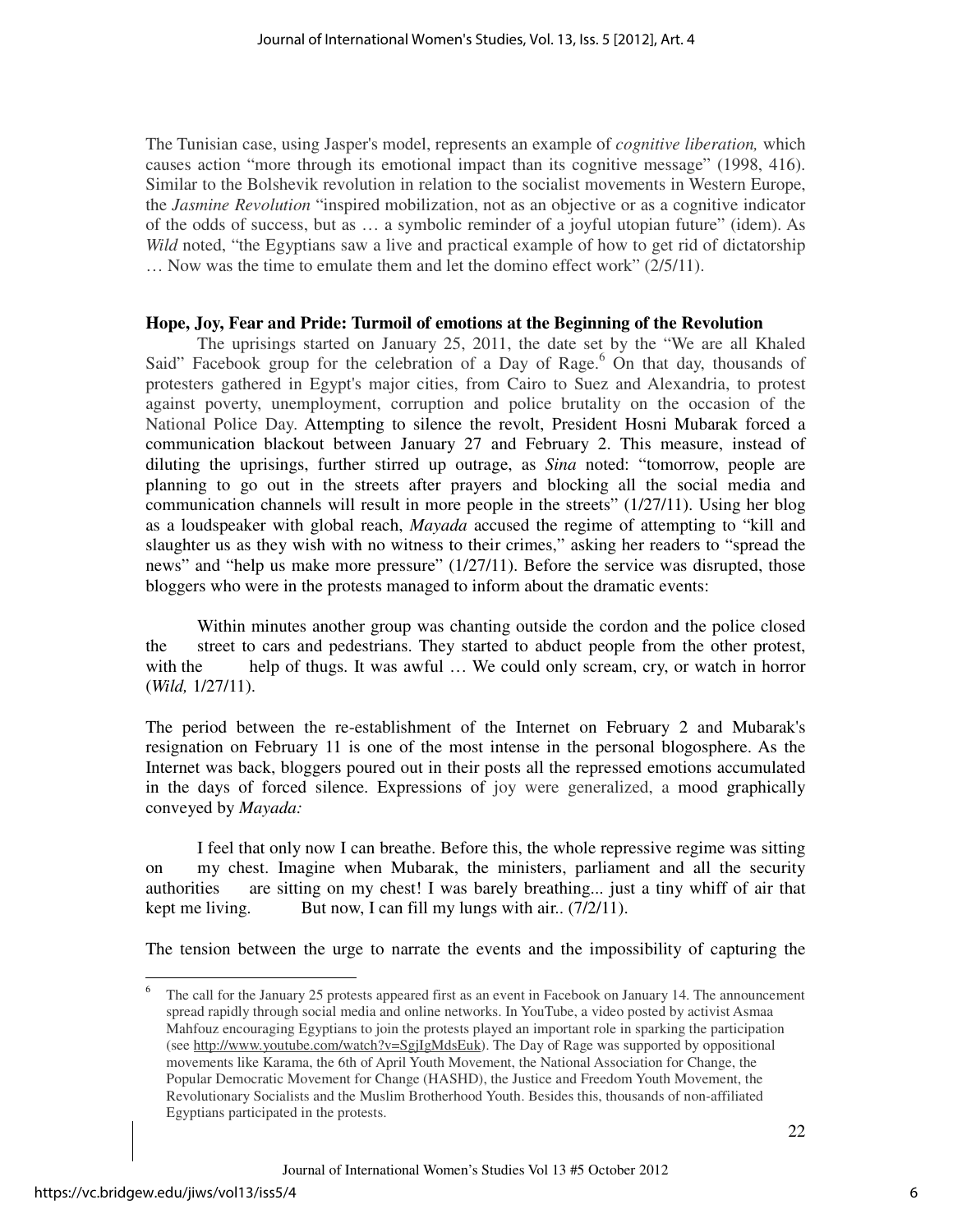magnitude of what was happening is best reflected in *Lasto Adri*'s words: "I have so much to say. So much to write to behold the memory, but words stand so small in front of what I am experiencing now" (2/6/11). Feelings of hope fused with calls for dignity, freedom and justice against a regime that now was unquestionably labeled a dictatorship and held responsible for poverty, brutality, humiliation and corruption. Expressions of patriotism and national pride – long banned from the Egyptian blogosphere– popped up in almost all personal blogs, as expressed by *Deppy* (2/6/11):

[Y]esterday, I was a girl who stood on the verge of hopelessness, who lost faith in a better tomorrow, who was living like a zombie at one time. I am a girl who used not to trust, who used not to dream, who used to curb her free spirit, and silent her rebellious voice. But

 today, I am a girl with a fresh born patriotism, with a full tank of enthusiasm, with a handful of bubbly dreams.

Fellow citizens, observed in a more positive light, were now trusted: "Egyptian are brilliant heroes," wrote *Wild* as the youth organized themselves to protect the neighborhoods (2/4/11). Similarly, *Sina* admitted: "[D]espite all of the corruption, ill-education and economic problems, even illiterate Egyptians are knowledgeable and well cultured, before the 25th of January, I didn't know that" (2/6/11). As a result, a new "we" appeared as the subject in many posts: "We surprised ourselves," wrote *Mayada* (2/3/11), while *Sina* claimed: "The Egyptian people have spoken and it is time we are heard" (2/2/11). Yet, pervading the contained joy was a sense of disbelief, as *Lasto Adri* noted: "sometimes I wake up and tell myself 'I must be dreaming'" (2/6/11). Likewise, *Nermeena* confessed: "I have to admit that before the 25th, I was one of those who didn't believe … Yet on the 25th when I saw the humongous number people pouring into Midan El Tahrir … I broke into tears" (2/8/11).

 Consensus, however, was not always complete in the blogosphere. On February 1, an "intense" speech (*Deppy*) by Mubarak raised confusion on the streets and also among bloggers (as *Mayada* recognized, after the speech she "did not turn into 'pro Mubarak' but pro 'let's wait and see," 2/3/11). In those moments of uncertainty, other bloggers like *Insomniac* harshly criticized the hesitation  $(2/2/11)$ :

 Mubarak conned Egypt yesterday with a speech meant to delude everyone; he spoke to the emotions of people … he played a psychological trick on all of us and made us have doubts … To those who believed Mubarak and condemned those peaceful protesters, are you traitors or just plain stupid??? … Are you suffering from Stockholm syndrome?

Just one day later, as protesters were attacked with horses and camels by armed thugs, doubts faded away in the blogosphere. As *Brownie* recalled: "It was a quiet day in the beginning, then it turned into hell, the NDP [National Democratic Party] thugs started eradicating the protesters by using knifes, daggers and sticks … I was terrified" (2/3/11). After the massacre, the celebratory spirit was tainted by the memory of the "300 martyrs" (*Sina,* 2/2/11), but bloggers managed to transform the mourning into rage and solidarity toward the victims, a positive feeling that "can lead to action on behalf of that group" (Jasper 1998, 406). As *Insomniac* exclaimed: "I wish I died right there defending my beliefs of a better and more decent tomorrow rather than sitting here right now worrying and fearing that the sweat and blood of those who are there would go in vain" (2/2/11).

 While violence represented a major moral shock (*Mayada* reported feeling "breathlessly overwhelmed" on 2/3/11 and *Ghada* wrote on 2/11/11: "it hurt me to see [the revolution] go through so much pain"), the traumatizing events also contributed to further demonize Mubarak, who lost the sympathies he had gained with his speech, thereby fueling "powerful emotions" (Jasper 1998, 412). Depicted now as the "symbol of corruption"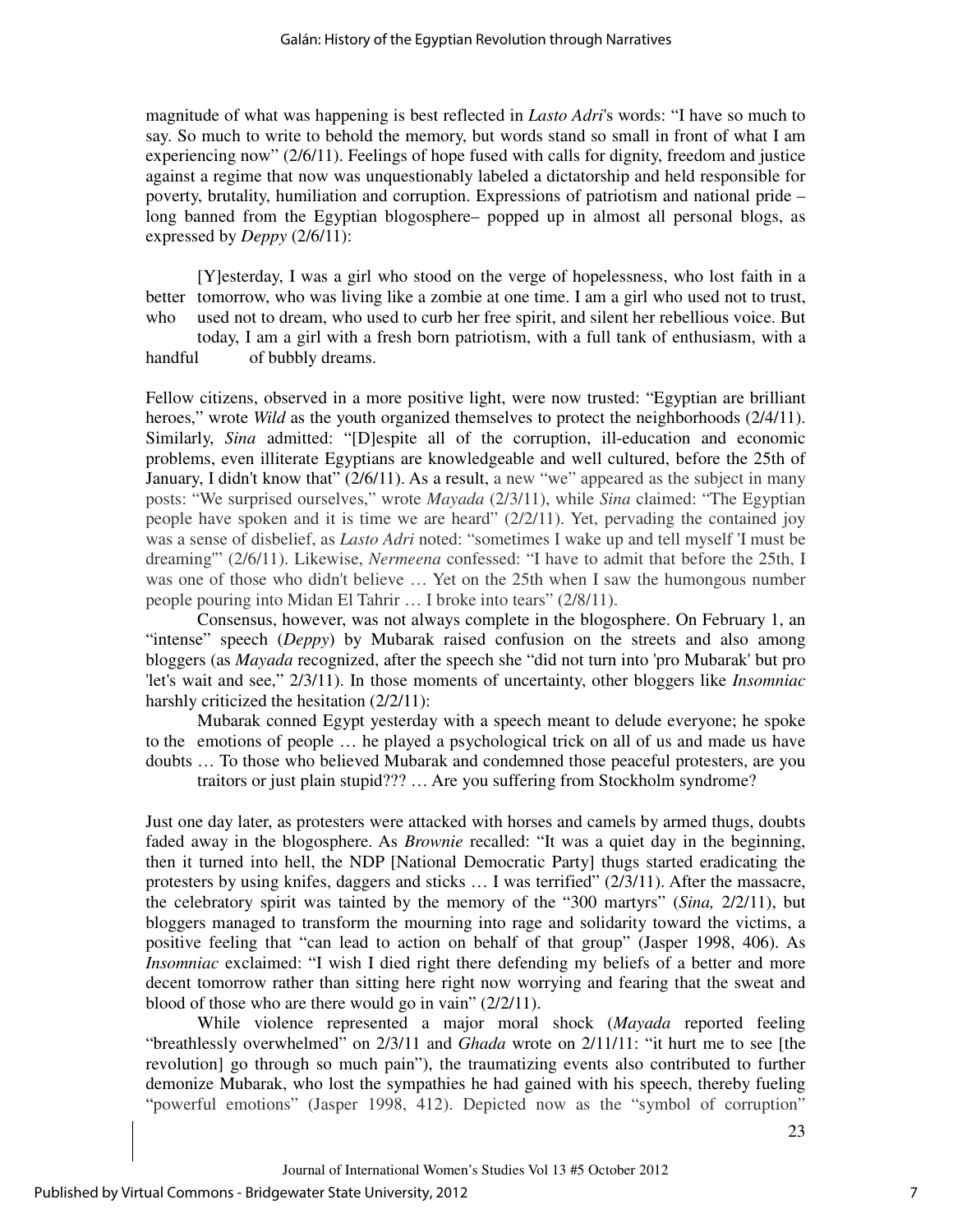(*Mayada,* 2/3/11), Mubarak was execrated by *Insomniac* (2/2/11):

Truth is, he's a pimp who's been pimping Egypt for 30 years and would rather burn it then let it be cleansed of his shit… Truth is, he was robbing our sympathies for the blood he planned on spilling today...

In general, contradictory emotions "from joyful to mournful" (*Nermeena,* 2/8/11) dominated the narrations of personal bloggers, who portrayed a time "filled with optimism and dark sides, confidence in the youth power and confusion, hope and fear, dreamy and cautious, and a lot more" (*Ze2red,* 2/5/11). As days went by, feelings of impatience started to arise ("is it going to take a month like what happened in Tunisia to reach the ultimate goal," asked *Ze2red* on 2/5/11) and bloggers began to question themselves about the future: "It is difficult to predict what will happen next," stated *Wild* (2/10/11)*.* 

# **The Intensities of Space: Visiting Tahrir Square**

While some bloggers recognized not having participated in the protests ("It broke my heart that I didn't revolt even though I was a supporter from the very first day," regretted *Deppy* on 2/10/11, "[f]rom my position –in front of the TV– I was dead worried"), most of them went to Tahrir Square, the "place that is witnessing the making of a nation and the redefining of freedom for the entire world" (*Insomniac,* 2/9/11). For those who decided to visit the epicenter of the protests, the desire to be part of history was stronger than their fear of repression. As *Brownie* recalls (2/3/11):

I was home, with my fear eating me alive and I think I have to admit that I never attended a protest, not for anything political, but the fear was the only reason. So I decided that I will enjoy my comfortable home and just help in spreading the word, but everyday I was thinking that I will regret it and this historical moment will bypass me.

Similarly, *Mayada* recognized "I did not know exactly why I went but I felt that I had to be there," and shared in her blog her state of mind in those moments (2/10/11): "I did not take this decision while feeling courageous and chivalrous. On the contrary, I was afraid... no, SCARED and my knees were literally shaking." While fear was one of the obstacles that kept bloggers away from the protests, the opposition of their families was another. "The revolution is not only in Tahrir it is in every Egyptian house," observed *Brownie,* "[my mom] was happy that I was afraid and I did not want to participate, till I decided to change my behavior … she threatened me that I will not be allowed to enter our house" (2/9/11). Far from extraordinary, *Brownie* notes that many "women fought against their families to participate in the revolution, they were threat to be cut off financially or even that they will curse them and loss their blessings" (idem). To circumvent these impediments, *Mayada* went to the protests on January 25 "without telling my family because I was sure they wouldn't let me" (2/9/11). On January 28, however, she wasn't so lucky: "I was dying to join in 28th January demonstrations but my father forbade me from leaving the house" (2/3/11).

 For those who experienced the atmosphere of Tahrir Square, their posts on those visits testify to the emotional intensities that this space contained. Despite the difficulties to "put into words how it felt like to be in the Square" (*Wild,* 2/14/11), *Mayada* tried to share her sensations: "I did not feel I am a society member called Mayada. I felt I am a whole society called 'Egyptian'" (2/9/11). Similarly, *Sina* strove to describe the transformation that the protesters had undergone in the square (2/6/11):

Today, I returned to Tahrir to witness a great change. It has ceased to be a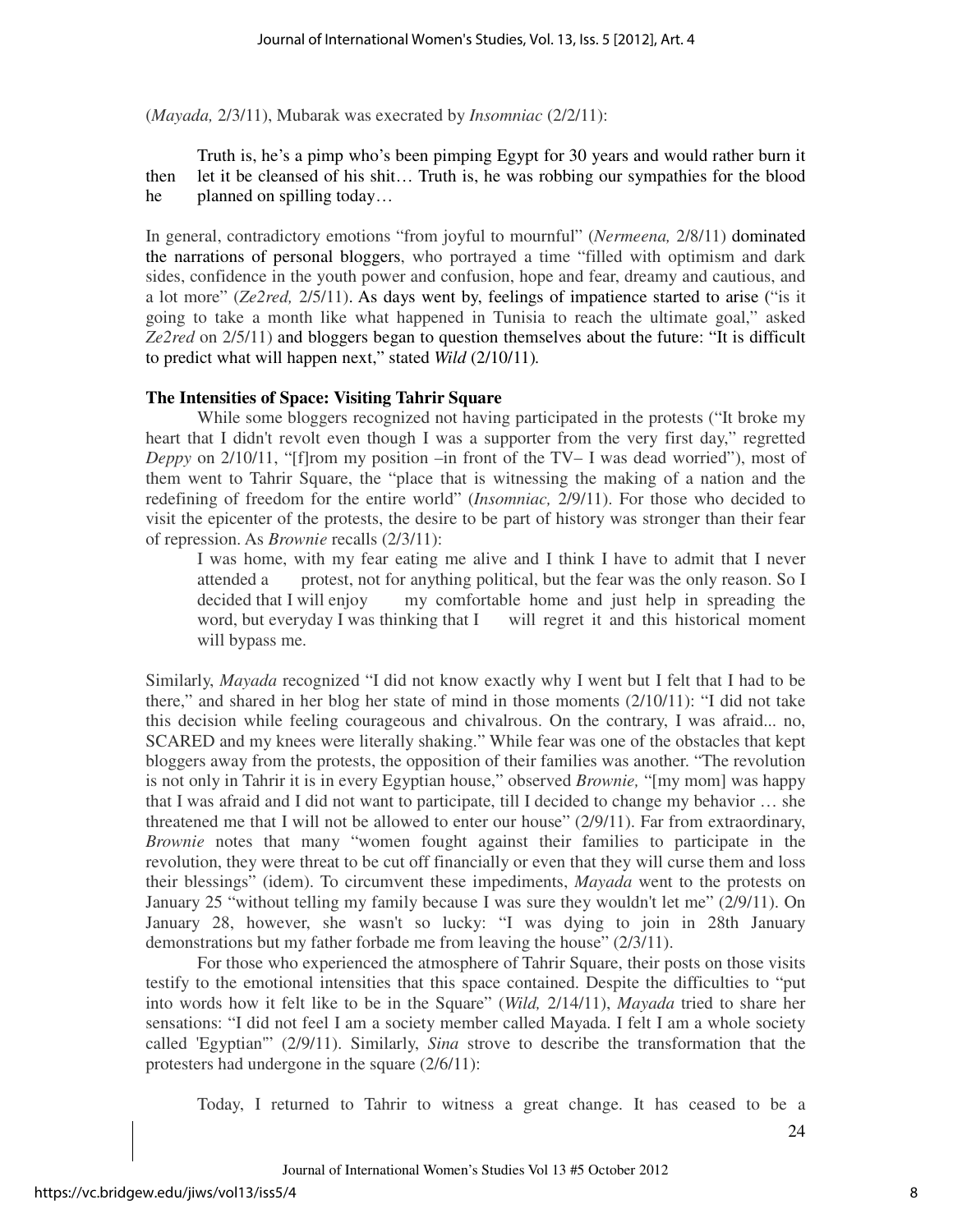#### Galán: History of the Egyptian Revolution through Narratives

demonstration and has become –almost– a way of life. People there can dub themselves not only Egyptians, but Tahririans as well, because those who have been there from the beginning have become completely different individuals … Tahrir has become a miniature Egyptian republic, offering a brighter outlook on a possible way of life for the whole of Egypt.

In their posts, bloggers evoked feelings of "enthusiasm," "love" and "harmony" in the square (*Mayada,* 2/9/11), describing the protesters as "friendly," "smiling" and "welcoming" (*Sina,* 2/6/11) and stressing the absence of sexual harassment ("People were AMAZING! No sexual harassment …, and there was no pushing or violence," wrote *Mayada* on 2/9/11), the generosity of the participants ("everyone gave the other food, a hand, medicine, a kind gesture, a laugh, a cry of empathy or very accurate political analyses," noted *Wild* on 2/14/11), and the respect for religious difference:

After a while the Christian prayers start … Muslims and Christians stand side by side … 20 minutes or so later, someone starts shouting that it's time for Muslim prayers … all Muslims in the square begin to pray at the same time, while Christians watch over them, and the whole square falls silent (*Sina,* 2/6/11).

Disputing the idea that the protests were led by the youth, bloggers stressed the diversity of ages represented ("children were chanting 'Down with Mubarak!,'" wrote *Wild on 2/14/11,*  "[and] you could overhear an old man saying 'Thank God I lived to see this day'"). Moreover, bloggers like *Brownie* emphasized the "extraordinary role" played by women (2/9/11):

When I was in Tahrir, I saw young and old women, veiled women and non veiled women, and politically oriented women and non political women. I saw them side to side to the men, they did not listen to the traditional calls that Tahrir is not a place for women.

Paradoxically, what objectively was a dangerous place became a safe space in the bloggers' narratives. As *Wild* mentioned: "I felt like I was among my family of one million people" (2/14/11). Using very similar terms, *Insomniac* wrote: "I felt like millions of arms were holding my soul safe and sound" (2/3/11). As she expressively described in her post "Square" of Angels:"

Despite the ruins, and the massive injuries, I had a very soothing sense that I was in heaven … I was among ANGELS, not human beings … One of them asked me and my friend as his face beamed with a smile "why did you come?"... my friend said "because this is our country...", I looked at him in the eye and resisted hugging him as I answered "because YOU are my country"... and they are, Oh God, they are the country I have been looking for my entire life and I finally found it.

Leaving the square was usually accompanied by sad feelings, and nostalgia set in. As *Wild* noted: "When you are in Tahrir Square, you feel free and feel hopeful that democratic change is imminent. As soon as you leave, you are hit by the mundane normality of other areas"  $(2/10/11)$ .

#### **Ecstasies and Anxieties at the End of a 30-year Regime**

On February 11, vice-president Omar Suleiman announced Mubarak's resignation and handed over power to the Army. As *Deppy* recalled: "I can't really remember the speech, all I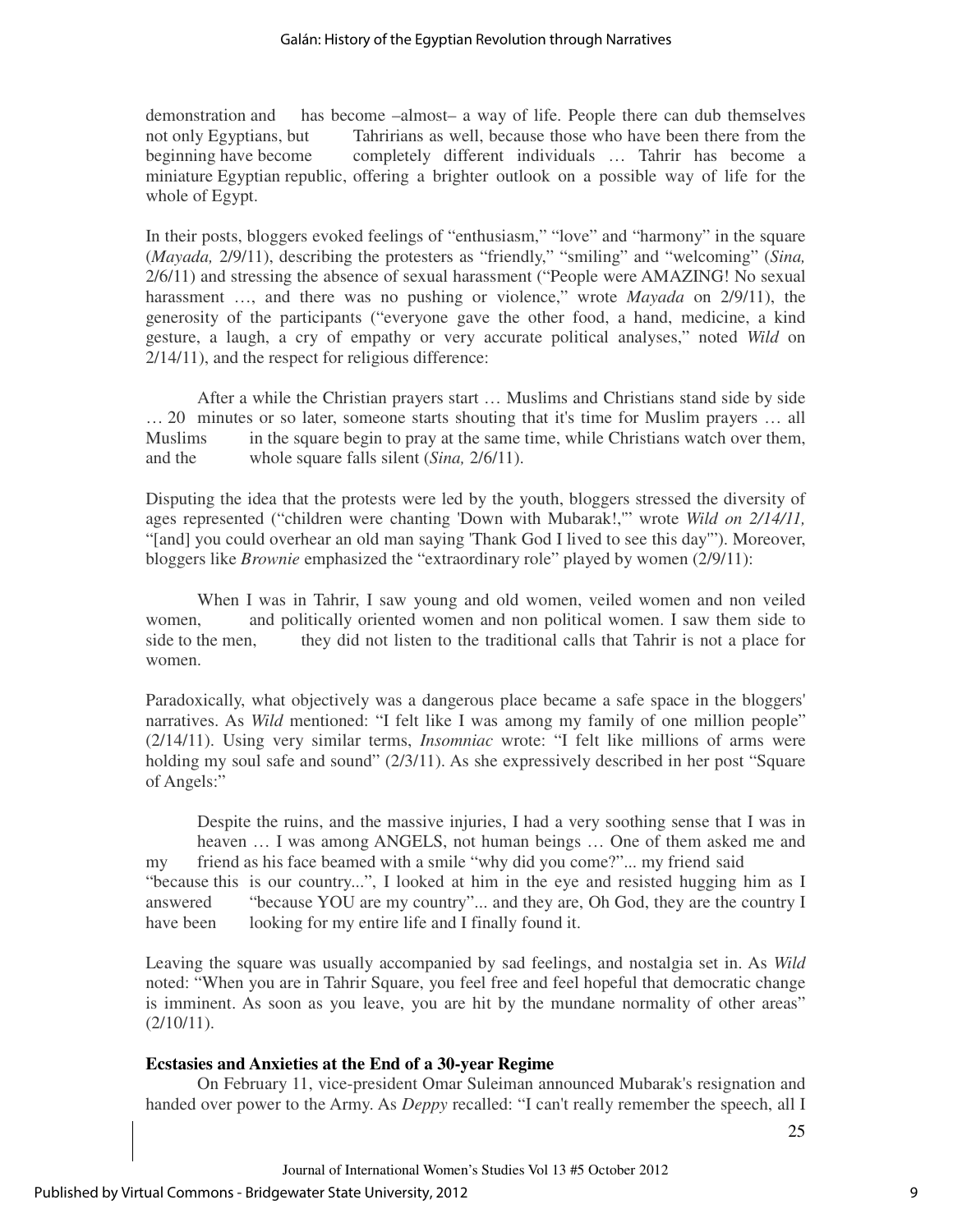remember is all the screaming (blondy-style screams) and all the dancing with my brother. It was such a victorious moment!" (2/20/11). However, not all bloggers could express their joy. As *Brownie* remembered: "I was stunned, I thought I will cry or I will laugh or run to the street [but] I stay as I am" (2/12/11). Similarly, *Sina* wrote (2/11/11):

I am numb. I don't think my analytical brain has accepted that at 6:00 PM of 11/02/2011 something grand has happened. I can see the relief on my mother's face and for the first time in 18 days, a cheerful smile is drawn on my father's face, while my sister keeps shouting in the phone like a little giggling girl. However, I express nothing.

In their posts, bloggers tried to transmit the euphoria on the streets. "Cries of joy ripped our house and when I ran to the bedroom female neighbors were uttering trills of joy," explained *Wild* (2/14/11), while *Ze2red* wrote: "Today was the first time for me to see our country so happy, chanting, singing, celebrating because of the same thing –which is for the first time not soccer– we are celebrating our freedom" (2/12/11). In some cases, the expression of happiness acquired sensorial dimensions: "The air got fresher, the sun got warmer and the food I had tasted a hundred times tasted better, dignity having been added to the recipe" (*Wild,* 2/14/11).

 Proud of their achievements, *Rou* noted: "The last 18 days of my life, I haven't only witnessed history being written, but I rather took place in writing it myself along with my family and friends" (2/12/11), while *Ghada* claimed: "Our Ancestors built the pyramids thousands of years ago and on [February 11] we built history that will stand the test of time" (2/14/11). Stressing the role played by the youth, *Ze2red* asserted (2/12/11):

Today was just a day that will always be one of a kind to our generation. A generation that never thought to ever witness a revolution, and never thought after years and years of being ruled by one man, that we can be united and decide to change our destiny.

The confidence in the advent of "a new dawn, offering hope, dignity and a bright future for us all" (*Sina,* 2/11/11) was expressed by many bloggers, who daydreamed about the future: "I will know a new Egypt free from racism, sexism, classism and tyranny," wrote *Brownie* (2/12/11)*.* In order to achieve the revolutionary goals, bloggers emphasized the importance of maintaining the "leap in behaviors and attitude" (*Nermeena,* 2/12/11) that had taken place in the Egyptian streets. Among the changes that *Ze2red* wanted "to see last forever," she mentioned: "I love how you walk on the streets and find people smiling at you instead of all the gloomy faces. I loved seeing the youth organizing the traffic, and for the first time in years the streets were smooth" (2/13/11). Above all, the need to "remain united" (*Sina,*  2/11/11) was mentioned by many bloggers, along the importance of working together for change, a task to which bloggers wanted to contribute: "it's the time to … work together to reform our country," wrote *Ghada* (2/11/11), and *Lasto Adri* noted (2/13/11):

 I dream that 2011 would also be the year I'd find a way to directly help in rebuilding my country... I no longer want to work for a foreign organization. I no longer want to live as a mere spectator.

Despite the optimistic perspectives, however, expressions of concern started to gradually emerge in blogs. With regard to the revolutionary values, *Ze2red* wondered: "will this last? Are we going to take a step back and return to our normal life, or will we really seek the change?" (2/13/11).

**The Aftermath of the Revolution and the Return to 'Normality:'**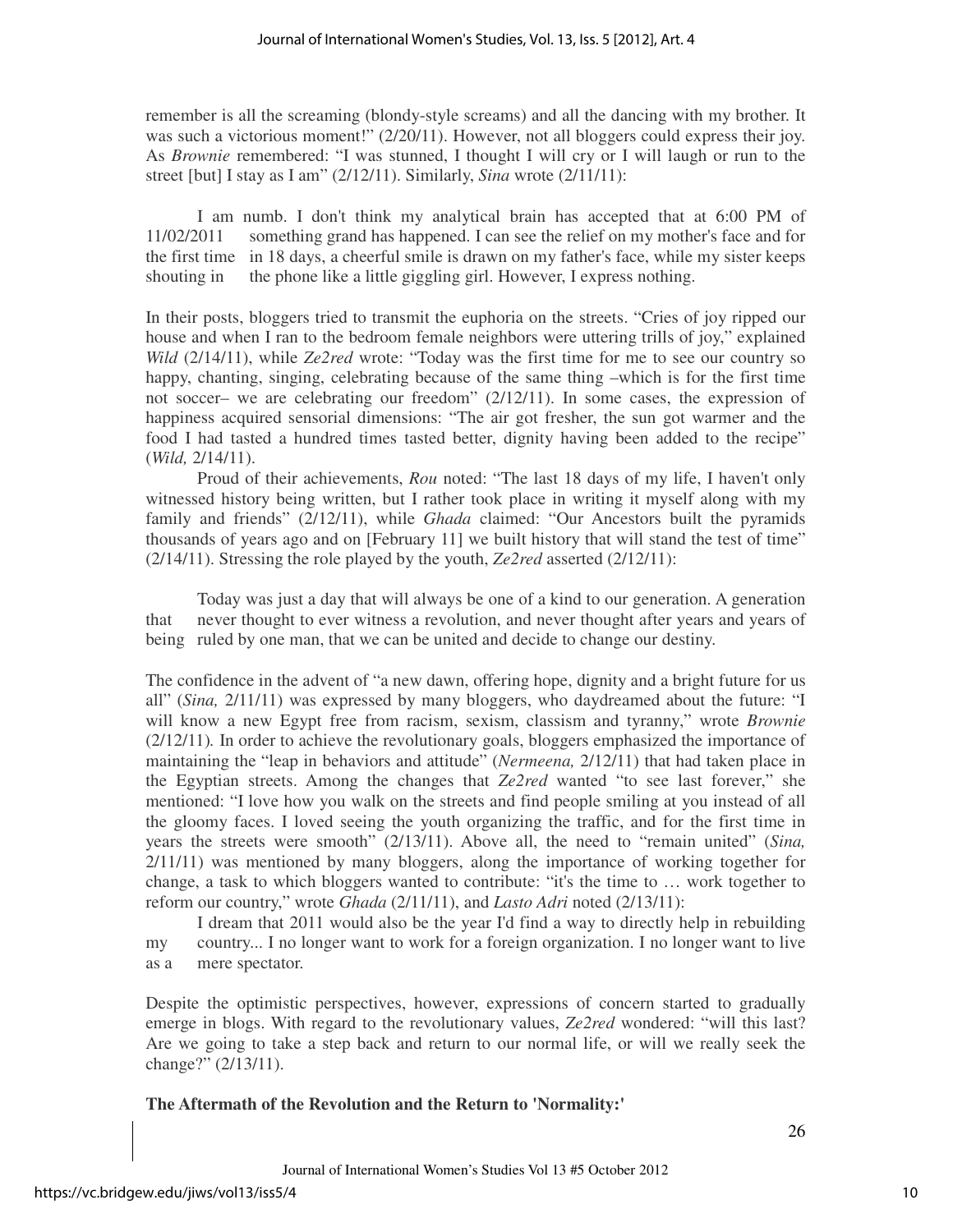Once the reactions to Mubarak's resignation abated, Egyptians started to get used to the new situation, that offered as many reasons for hope as for worry. The contradictory state of mind is accurately described by *Wild:* "I am in some sort of limbo where I fell after the initial euphoria of success has worn off" (3/16/11). Therefore, although *Sina* still reminded her readers that "we are masters of our own fate" (2/27/11) and *Rou* recalled that "we are free... we've changed" (3/27/11), the doubts that had timidly appeared as the regime was toppled, were now widespread in the blogosphere, as captured by *Mayada*'s statement: "I cannot remember a time in my life where everything was blurry as it is now" (3/8/11). Similarly, *Sina* noted (2/27/11):

`If you are confused, then you have reached the second state that most Egyptians are experiencing; great and utter confusion. Questions such as "who should we trust," "Where are we going" and "what in the Lord's Name is happening?" have become regular, everyday questions.

The lack of leaders–a positive aspect during the uprisings– contributed to increase the sense of disorientation, as *Sina* observed: "True, this has been a leader-less revolution, but now, when all people seek answers, we need someone to respond" (2/17/11).

 The change of behaviors that was so cherished during the revolution seemed to rapidly degenerate. As *Insomniac* lamented: "All through the week, people have been driving like animals. I have spotted quite a few littering through their car windows, and yelled at enough people driving in the opposite direction" (2/18/11). The spirit of unity was replaced by the old sense of division. As *Mayada* complained, "the freedom that we were deprived of for all our lives, when we've gained it at last, we become offensive, sarcastic and narrowminded to the utmost extent" (3/8/11). Similarly, *Ze2red* deplored that "people are making the martyrs of the revolution an excuse of being rude and disrespectful to others" (3/29/11).

 Although the mobilizations continued in Tahrir, the protesters started to lose the support of important segments of the population, despite the bloggers' effort to defend them. As *Sina* wrote: "let us not misjudge those who are still fighting for our rights … there in Tahrir are the same people who sparked the revolution and who continue to ask for valid rights" (2/27/11). According to *Sina,* the undertow of the revolution brought "frustration at the lack of knowledge and the lack of a normal life, and anger which is sometimes directed at the pillars of corruptions, sometimes at the protesters in Tahrir and sometimes at themselves" (2/27/11). Powerlessness was also evoked by bloggers like *Mayada,* who found herself "wanting to help out the country in every direction and ending up by doing nothing at all" (3/8/11). Moreover, the growing disappointment was aggravated by a sense of guilt for the death of protesters in the name of what threatened to become a failed revolt, as noted by *Wild:* "The revolution is now at stake, what if I one day realize that the dead have gone down the drain?" (3/16/11).

# **Under the Blessing and the Burden of Choice**

On March 19, Egypt celebrated a referendum for constitutional amendments. Although the discussion between the two options was present in the blogosphere ("we're voting NO because it's messed up," wrote *Sina* on 3/15/11, while *Rou* assessed on 3/18/11 "both decisions include their risks, and it is a personal preference which risk you're willing to take"), the focus of the narratives was rather on the importance of voting, as *Sina* emphasized: "[D]on't be afraid, embrace the burden, go VOTE, live the blessing of choice and no matter what the consequences will be, we will deal with it" (3/17/11).

 Emphasizing the uniqueness of the moment, bloggers could not conceal their excitement. As *Sina* claimed: "the act of VOTING itself is shocking. I HAVE NEVER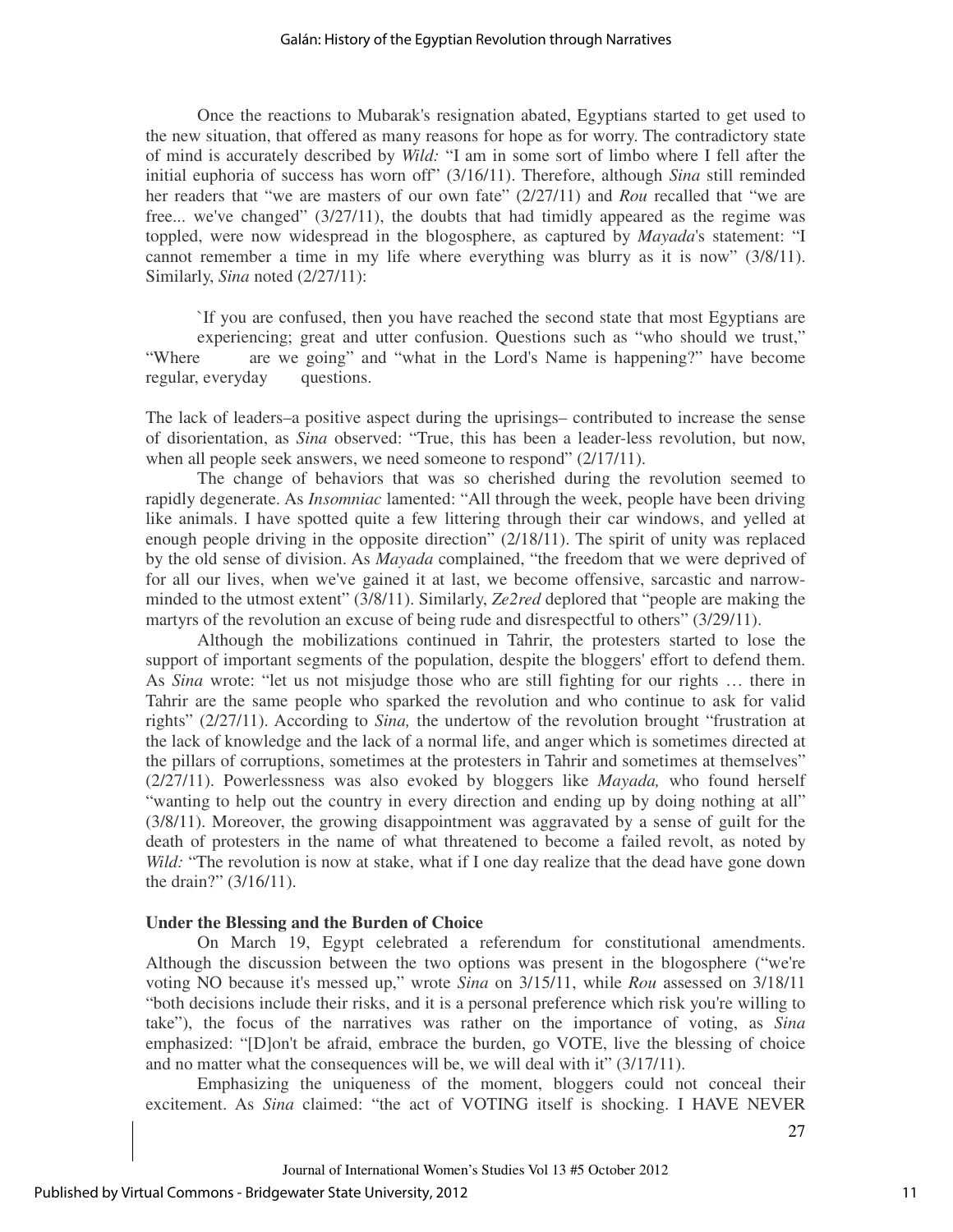VOTED IN MY LIFE … actually, my parents have never voted in their lives. No one I know have ever voted in their lives" (3/15/11). *Lasto Adri*, who had voted in the Egyptian parliamentary elections of 2010, stressed the crucial difference of the new circumstances: "Today was the second time for me to vote, but the first time in a democratic atmosphere" (3/20/11). As bloggers stressed, unlike other occasions this time "our voices count" (*Rou,*  3/18/11). Likewise, as *Sina* put it graphically (3/17/11):

Picture this; rice is tiny, but when put together it is very heavy. The same is applied to voting; each one of us is a single grain of rice, but together we hold a great force able to crush anything that threatens this great nation.

Despite the enthusiasm, however, Egyptians were concerned about this responsibility. As *Sina* explained, "the burden of choice is difficult and new to Egyptians. Some, are ecstatic, others are fearful and a few are still suffering from Stockholm syndrome" (3/17/11). Among bloggers too, the restlessness was apparent: "I am worried about the results," wrote *Lasto Adri,* "I will pray tonight that my fears are exaggerated" (3/20/11).

# **Women in the Revolution: From Celebration to Disappointment**

On the occasion of the International Women's Day, *Rou* posted a piece honoring women's participation in the uprisings (3/8/11):

One of the very few times in my life that I wished I was a man was during the very first days of the revolution. I was mainly thinking it would give me a better chance to help and participate specially in the days that had so much violence in … [but] I realized that it didn't really matter if I was a man or a woman, for I did what I had to do.

That same day, a Million Women March was planed in the streets of Cairo. Anticipating possible critiques, *Brownie* justified it in her blog (3/6/11):

Many might say that this is not the right time to talk about certain sectors of the society and we should build a home land to every one women and man, I would say that yes it is time of raising the slogans of equality, justice and citizenship and acknowledge the role of women.

The day of the protest, the "first disappointment" was for *Brownie* that "the main stream civil society did not show up" (3/8/11). While at first she felt "powerful and empowered" when marching in the "notorious streets of the harassments," as she notes, "the happiness did not stay for long time" due to "the anger in the streets and the fierce replies to the chants" (idem):

[T]he misogynist demonstrations which were a combination of thugs or regulars people started to be very provocative, they shouted male protesters that they should wear veil as a sign of their femininity and that they are gays because they are supporting women cause … the long provocative pathetic dialogues between the protesters and the regular people of the street started to get violent verbally, they started calling them whores, agents of Suzanne Mubarak and the west.

Frustrated by the events of the day, *Brownie* concluded: "Since the beginning of revolution … I was half skeptical, half optimistic, now I feel there that Tahrir ethics was temporary and we are back to earth, Tahrir and all Egypt streets is not heaven" (idem). These words appeared premonitory in view of the aggressions that female protesters suffered on March 9, when they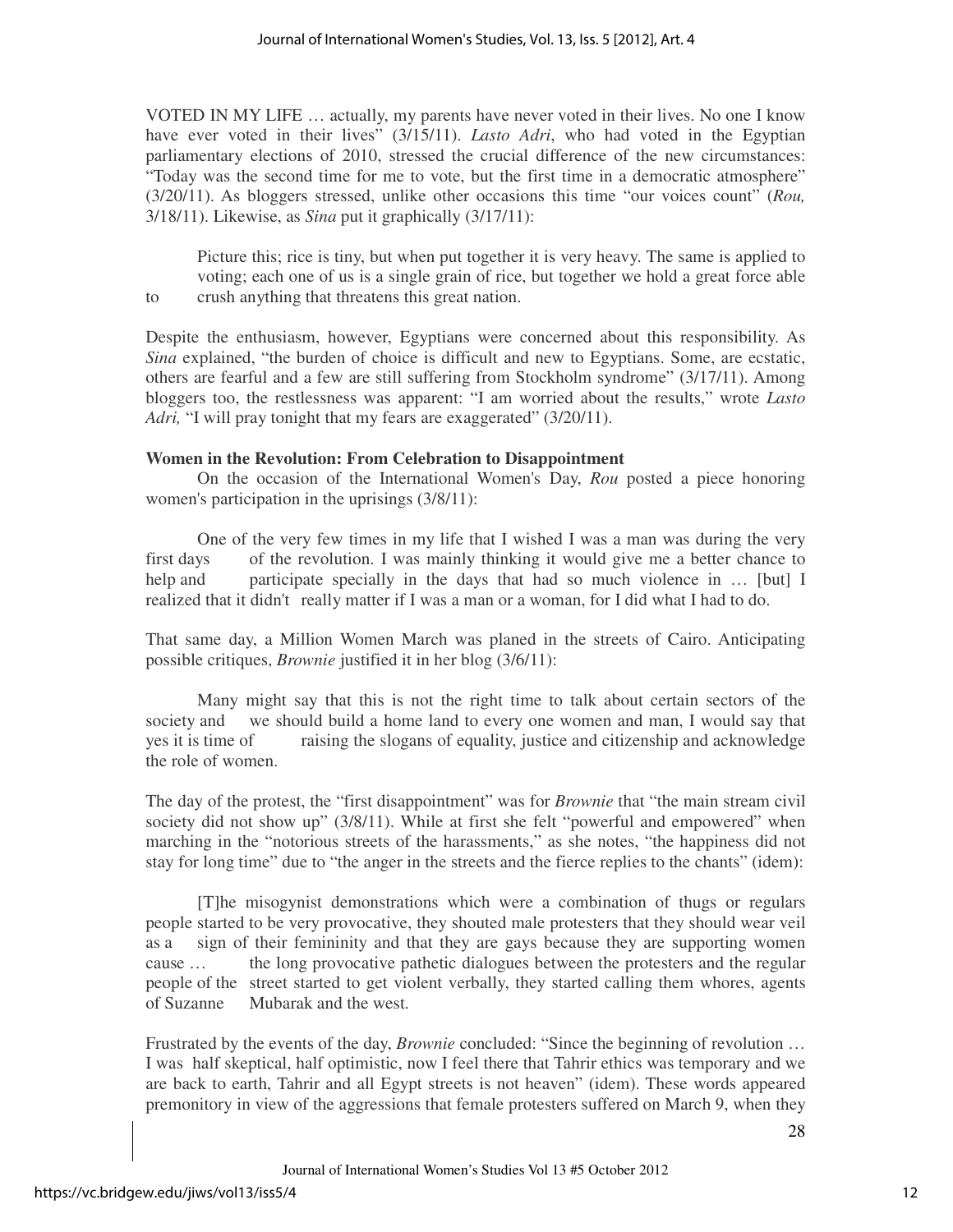were submitted to 'virginity checks' by officers of the army, evidencing what *Brownie* called "the obsession of a whole society by [an] inch of membrane and the rooted tendency to evaluate women according to their sexual activity" (3/31/11).

#### **Conclusion**

Throughout this article, I have traced over time the *emotional habitus* of the Egyptian revolution through the narratives of a set of female personal bloggers. Intertwining the main events of that period with the emotionally saturated discourses that narrated them, I have aimed to show how emotion "is a crucial factor that spurs and shapes political action or blocks it altogether" (Gould 2009, 439). In so doing, I have identified a pre-revolutionary mood of depression and resignation inhibiting action for social change, which was challenged by the moral shock of police brutality and the inspiration of the Tunisian revolution, giving way to a new *emotional habitus,* which expanded the sense of political possibility, allowing Egyptians to dream of a better Egypt. After Mubarak's resignation, and once the initial euphoria diminished, an *emotional habitus* made of frustration and disappointment slowly set in, as the old divisions re-emerged when the country was facing national rebuilding amid economic and political instability.

 This trend, which was already obvious at the end of the studied period, late March 2011, has aggravated in the last months, adding grief for a missed opportunity to the already negative mood. At the moment of finishing this article, on June 2012, Egypt just celebrated the second round of the presidential elections that should designate Mubarak's substitute. As the results of the first round pointed to a runoff between Muslim Brotherhood candidate Mohammed Morsi and former *ancien régime* general Ahmed Shafiq, *Lasto Adri* wrote (5/25/12):

I want to weep on your shoulders right now. Today is really a sad day. Today, marks the end of our Egyptian Revolution as we know it. A hard decision ahead of us.. Can't vote for our last dictator's prime minister and can't vote for a hard core Islamist. All the ecstasy of last year is gone. Growing feelings of leaving the country and wishing to start rootless somewhere else.. Why does it feel painful this way?

With this attempted reconstruction of an emotional history of the revolution through fragmented online narratives, I do not intend to represent the affective states of the totality of the Egyptian society. For sure, this narrative *patchwork* can only account –if even– for the experiences of a very limited segment of the middle-class, educated, tech-savvy Egyptian youth. However, I am certain that it provides an invaluable close and intimate look into the emotional journey of a generation that not only witnessed but also made a revolution. These personal bloggers are not activists but –as many Egyptians– they have participated in the protests. They do not claim to be citizen journalists, but through their blogs they have transmitted what was happening on the streets, spreading the word through global online networks. And even though they have not attempted to mobilize other protesters with political slogans, their moving narratives have encouraged fellow bloggers to take part in the historical events and to envision the possibility of change.

 It is my belief that the emotional intensities of that time exceed any sober and insightful political analysis; yet they can be captured by a phrase in *Sina*'s blog, which still resonates in the personal blogosphere: "long lives the united republic of Tahrir, if not in actuality … then let it be in our own minds" (2/6/11).